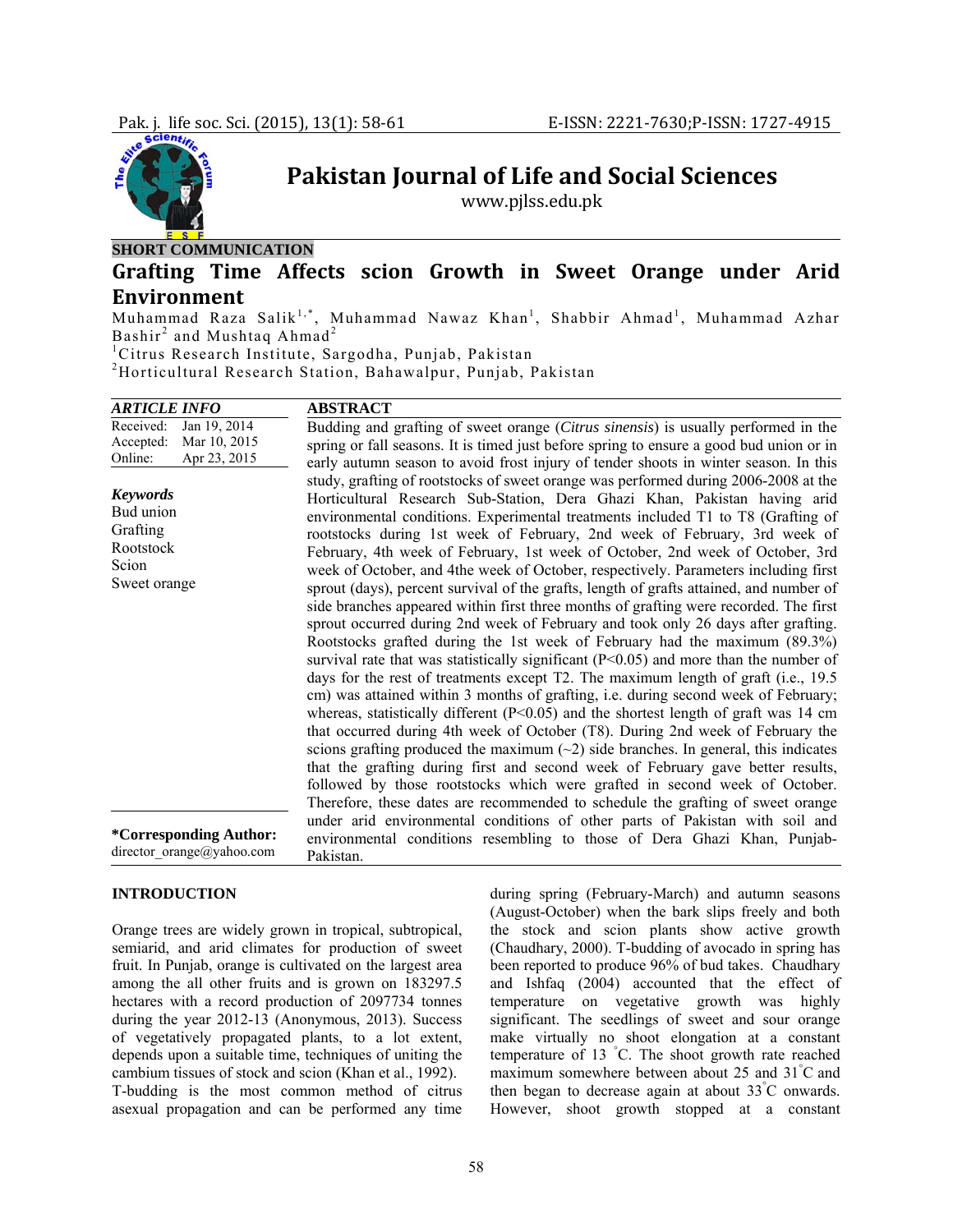temperature of 37° C to 38° C. Elam (1997) concluded that budding and grafting of citrus and avocado were the best as done in the spring or fall when the bark was easily separated from the wood. He suggested that the time to be early enough so that warm weather would help ensure good bud union. In citrus, different aspects *viz* choice of assortment and wood, grafting time, irrigation before grafting, graft height, graft count and management after connecting must be considered. It was suggested that citrus should be grafted and gone on from the last ten days of February to the end of March in spring so long as the scion be kept well or grafting time be lengthened.

Budding and grafting of sweet orange is usually performed in the spring or fall when the bark is easily separated from the stem wood. It should be timed just before spring season so that coming warm weather may help to ensure a good bud union with root stock. Simultaneously, it should not be so late in autumn season to avoid frost burn of the tender shoots of scion (Wajid et al., 2007). Budding is usually done when seedling stems are 1/4 to 3/8 inch in diameter (about the diameter of pencil) budding can be done any time there is suitable stock on which the bark is slipping and when suitable bud wood is available. Usually, the bark slips from April to November, depending on location. The area to be budded should be pruned clean of thorns and twigs. The preferred budding height is 15 cm above the ground level (Williamson and Jackson, 1994.) Literature reports miscellaneous timings of sprouting after budding. Shahid (1996) noted that the initial sprouting in T-budding of citrus took place after 35 days of budding in spring seasons. Intensive literature search did not reveal the best time of grafting in sweet oranges under arid conditions and soil types of southern Punjab – Pakistan. Therefore, the present study was designed to find out the best time of grafting in sweet orange cv. *Succari* under arid environmental conditions of Dera Ghazi Khan, Punjab - Pakistan.

# **MATERIALS AND METHODS**

# **Study area**

Experimental site of this study was Horticultural Research Sub-Station Dera Ghazi Khan which is located in a strip between the river Indus and the Koh-Suleman range of mountains separating it from the Baluchistan Province. The climate of the district is hot in summer and cold in winter. However, the climate is almost uniform throughout the district except hillyportion which has severe winter and a mild summer seasons. Similarly, except the hilly tracks, the land of the Dera Ghazi Khan Tehsil is plain while the land of Taunsa Tehsil is traversed by 'Rod Kohis' (hill torrents) floods which run from the mountains through the plains. The prevailing wind direction is South to North.

Due to the barren mountains of Koh-Suleman and the sandy soil of the area, windstorms are very common in the summer season. Weather summary of experimental site is given in Table 1.

## **Experimental treatments**

The methods employed for the execution of the research were as follows. Rootstocks of same age and size were selected and grafted with the scions at different eight times including  $T_1$  (Grafting of rootstocks during  $1<sup>st</sup>$  week of February),  $T_2$  (Grafting of rootstocks during  $2<sup>nd</sup>$  week of February),  $T_3$  (Grafting of rootstocks during  $3^{rd}$  week of February),  $T_4$  (Grafting of rootstocks during  $4^{\text{th}}$  week of February),  $T_5$  (Grafting of rootstocks during  $1<sup>st</sup>$  week of October),  $T<sub>6</sub>$  (Grafting of rootstocks during  $2<sup>nd</sup>$  week of October),  $T_7$  (Grafting of rootstocks during  $3<sup>rd</sup>$  week of October) and  $T_8$  (Grafting of rootstocks during 4the week of October). During the grafting, the 240 rootstocks of Jatti Khatti (*Citrus jambhiri* L.) and 240 grafts/scion of sweet orange (*Citrus Sinensis* L.) variety "Succari" were used. Grafting instruments viz budding knife, scissors, transparent plastic for wrapping and sun fiber (seba) for tying the scion and stock were used.

The scion wood was prepared by clipping off the leaves leaving petiole stubs 0.5 cm long intact. Graft wood, 10 cm in length, 9 to12 months old**,** rounded with white streaks, was detached from the scion trees and grafted on 18 month old stocks seedling at a point having a Tshaped cut at a height 20 cm from the ground level. The graft was tied with sun fiber, polythene sheet wrapped over the graft and both ends were tied with sun fiber covering the scion stock union. The binding material and the top to the graft were removed when enough sprouting from the graft was observed. De-sprouting of the stock below the graft union was continued since the time of grafting. All the agronomic and cultural practices were kept constant and carried out regularly with all treatments.

The treatments were applied under the Randomized Complete Block Design with three replications. The standard procedure were used for data collection and time taken for first sprout (days), length of graft (cm), percent survival of the graft, number of side branches after 3 months since the treatment application. Two years (2006-2008) data were pooled and statistically analyzed by employing M-Stat C program and the differences among treatment means were compared by using the least significant difference (LSD) test at 5% probability level (Steel et al., 1997)

# **RESULTS**

# **Climatic conditions**

Table 1 presents prevailing climatic conditions of the experimental site during the study period. The Maximum temperature ranged from 15-35°C and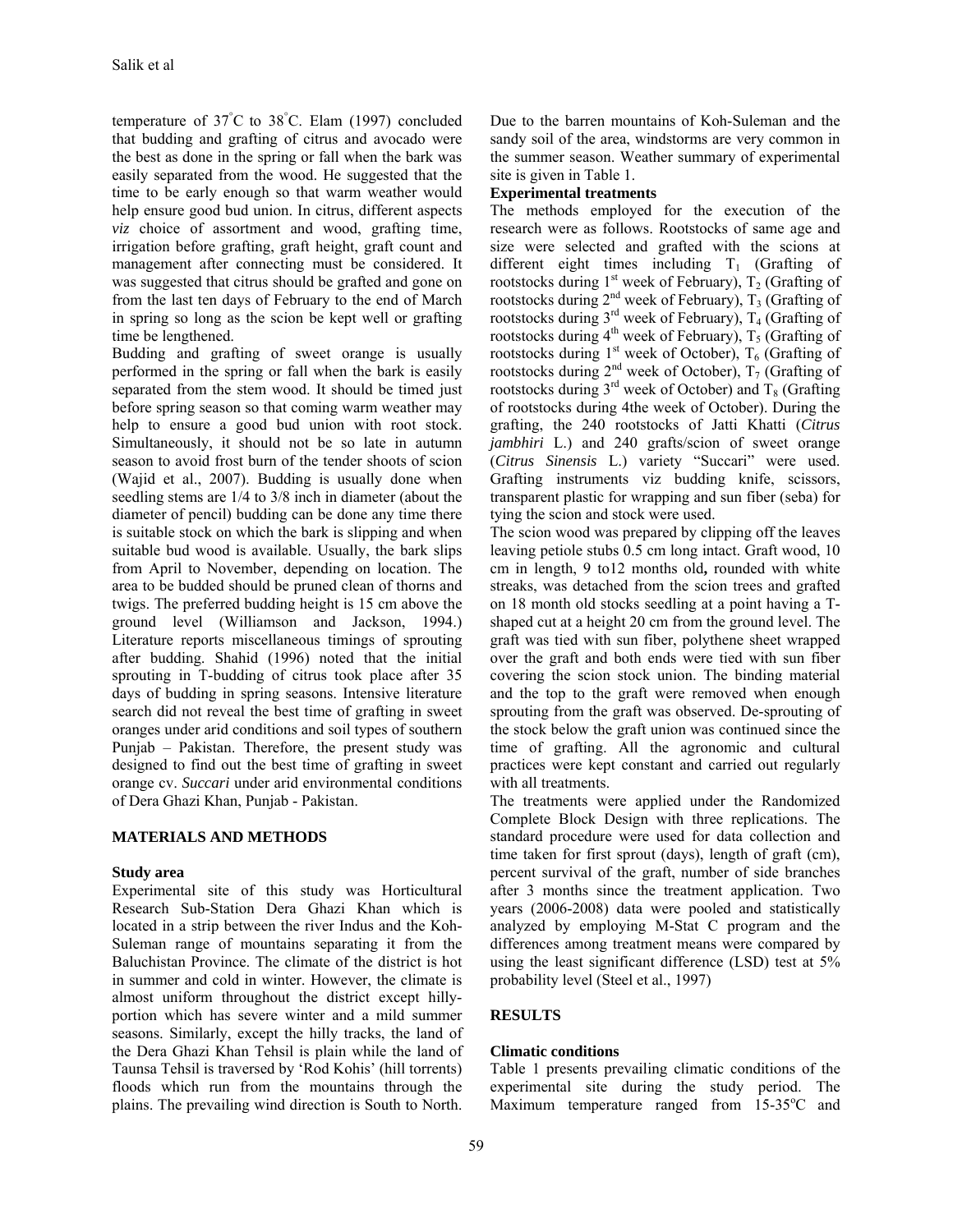minimum temperature ranged from  $5-25^{\circ}$ C; the weather was suitable for sweet orange grafting. Humidity ranged betwee 62 and 86%. The highest rainfall (5.3 mm) was received during second week of February. No rainfall was received during fourth week of February, first week of October and third week of October.

#### **Time taken for first sprout**

The results showed that the scions grafted during fourth week of October took significantly (P<0.05) the maximum times (41.3 days) for first sprout (Table 2). The data regarding time taken for first sprout indicated that scions grafted during second week of February took minimum time (*i.e.*, 25.7 days) for first sprout; however, it was statistically similar with the scions grafted during first week of Februarys (27.6 days). The scion grafted during third and fourth week of February were statistically similar with those of grafted during the first week of October.

#### **Survival (%) of the grafts**

The data recorded on survival percentage of grafts showed that the scion grafted during first week of February had the maximum survival (89.3%) of grafts, which was statistically similar with the scions grafted during second week of February (88.5%). The grafting during second week of October scored third position with 75% survival. However, it was statistically similar to the scions grafted during third, fourth week of February and first week of October (treatments  $T_3$ ,  $T_4$ and  $T<sub>5</sub>$ , respectively). The minimum survival of the grafts (43.3%) was observed by the scions grafted during fourth week of October (Table 2).

## **Length of graft**

The results showed that the treatments effects on length of graft was not significance  $(P>0.05)$  among most of the treatments. However, the maximum and significantly greater ( $P<0.05$ ) length of graft (19.5 cm) was attained within 3 months by the scions grafted during second week of February  $(T_2)$  while minimum length of graft (14.0 cm) was in  $T_8$  (Table 2).

#### **Number of side branches**

The scions which was grafted during second week of February produced the maximum side branches (1.9) within 3 months  $(T_2)$  and it was statistically similar (as depicted by the similar LSD letters in Table 2) by the scions grafted during first week of February (1.7). The treatments  $T_3$ ,  $T_4$  and  $T_5$  were showed statistically similar effects on number of side branches as depicted by the similar LSD letters in Table 2 for number of side of branches in these treatments. The minimum number of side branches (1.1) within 3 months was recorded by the scions grafted during fourth week of October (Table 2).

## **DISCUSSION**

The current study revealed that the most optimum time of grafting for sweet orange cv. Succari is first and second week of February in spring season or second week of October in autumn under Dera Ghazi Khan's agricultural and arid environmental conditions. At these stages of graft took the minimum time for first sprout, maximum survived, attained the higher length of the

|  |  |  |  |  | Table 1: Prevailing temperature, relative humidity and rainfall on average basis of experimental site at Dera Ghazi Khan |  |
|--|--|--|--|--|--------------------------------------------------------------------------------------------------------------------------|--|
|--|--|--|--|--|--------------------------------------------------------------------------------------------------------------------------|--|

| Week of the month                | Mean maximum              | Mean minimum              | Relative               | Mean rainfall            |
|----------------------------------|---------------------------|---------------------------|------------------------|--------------------------|
|                                  | temperature $(^{\circ}C)$ | temperature $(^{\circ}C)$ | humidity range $(\% )$ | (mm)                     |
| 1 <sup>st</sup> week of February | 15.5                      | 4.7                       | 62-78                  | 2.3                      |
| $2nd$ week of February           | 18.4                      | 5.5                       | 71-86                  | 5.3                      |
| $3rd$ week of February           | 23.9                      | 6.3                       | 65-85                  | 2.5                      |
| $4th$ week of February           | 27.5                      | 7.2                       | 72-82                  | $\overline{\phantom{0}}$ |
| 1 <sup>st</sup> week of October  | 37.4                      | 24.6                      | 72-79                  |                          |
| $2nd$ week of October            | 35.5                      | 23.4                      | 74-84                  | 2.0                      |
| $3rd$ week of October            | 34.2                      | 21.6                      | 58-76                  | $\overline{\phantom{0}}$ |
| $4th$ week of October            | 33.8                      | 19.7                      | 53-84                  | 1.0                      |

Source of data- Weather register maintained in the office of EDO Agriculture Extension Dera Gahzi Khan

| Table 2: Effect of time for sprout on graft survival (%), graft and number of side branches in sweet orange (Citrus |  |  |  |  |  |  |
|---------------------------------------------------------------------------------------------------------------------|--|--|--|--|--|--|
| <i>sinensis</i> ) cv. Succari                                                                                       |  |  |  |  |  |  |

| Treatments                                      | Time taken for $1st$ | Survival $(\% )$ of the | Length of graft (cm) | Number of side    |
|-------------------------------------------------|----------------------|-------------------------|----------------------|-------------------|
|                                                 | sprout (days)        | graft                   |                      | branches          |
| $T_1$ (Grafting in 1 <sup>st</sup> week of Feb) | 27.6c                | 89.3a                   | 17.7a                | 1.7ab             |
| $T_2$ (Grafting in 2 <sup>nd</sup> week of Feb) | 25.7c                | 88.5a                   | 19.5a                | 1.9a              |
| $T_3$ (Grafting in 3 <sup>rd</sup> week of Feb) | 33.5 <sub>b</sub>    | 71.7b                   | 18.5a                | 1.6 <sub>bc</sub> |
| $T_4$ (Grafting in 4 <sup>th</sup> week of Feb) | 32.7 <sub>b</sub>    | 70.5b                   | 17.7a                | 1.5 <sub>bc</sub> |
| $T_5$ (Grafting in 1 <sup>st</sup> week of Oct) | 35.0 <sub>b</sub>    | 72.4b                   | 17.8a                | 1.5 <sub>bc</sub> |
| $T_6$ (Grafting in 2 <sup>nd</sup> week of Oct) | 28.5c                | 75.0b                   | 18.6a                | 1.6 <sub>bc</sub> |
| $T_7$ (Grafting in 3 <sup>rd</sup> week of Oct) | 29.9 <sub>bc</sub>   | 58.3c                   | 17.0a                | 1.4a              |
| $T_8$ (Grafting in 4 <sup>th</sup> week of Oct) | 41.3a                | 43.3d                   | 14.0 <sub>b</sub>    | 1.1 <sub>d</sub>  |

Means values that share different letters in a column vary significantly at P≤0.05.